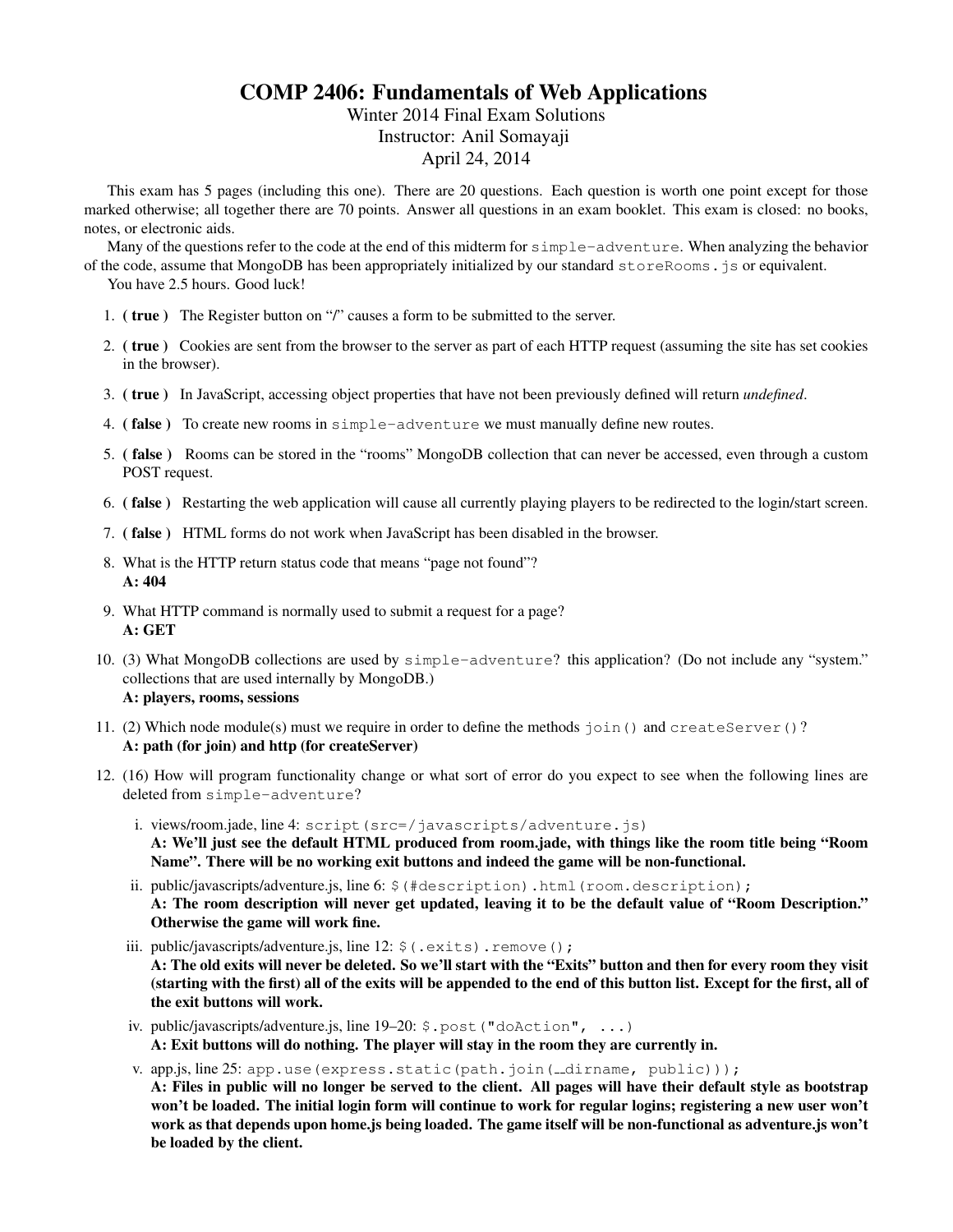vi. app.js, line  $26$ : app.use (express.errorHandler());

A: When the server encounters an internal error in handling a page it won't send a backtrace in the response error page; otherwise the app will behave normally.

- vii. routes/index.js, line 12:  $r$ oomsCollection = db.collection(rooms); A: roomsCollection will be undefined; thus any accesses to methods of this object will generate an error. get-Contents() will now generate an error when calling roomsCollection.findOne (as undefined is not a function); thus the player will end up in the default room, the Void, once they start playing.
- viii. routes/index.js, lines 42-43: res.render('registered', ...);

A: After clicking on the register button, the browser will hang attempting to load the response page. register() will still have done its job though, so if the player cancels the page load and goes back to the login screen they'll be able to log in with their newly registered credentials normally.

- 13. (2) Briefly, why are functions assigned as methods of the exports object in routes/index.js? A: Functions are assigned to the exports object because require('./routes') returns this exports object and in app.js this return value is assigned to routes. Thus methods of exports in routes/index.js are methods of the routes object in app.js.
- 14. (2) When programming AJAX-style applications in Node as we have in class, how are functions/route handlers that return AJAX responses (such as getContents()) programmed differently from ones that return standard responses (such as index())? Why the difference? Explain briefly.

A: Handlers that return AJAX responses use res.send() to return JSON objects, because the client expects to receive JSON-encoded data that is fed into client-side JavaScript to render an interface for the user in the browser. In contrast, standard responses return HTML pages which, in our app, are generated from Jade templates by calls to res.render(). HTML encodes entire new pages that potentially use no client-side JavaScript at all. In other words, when an entire page is to be returned, we use res.render(); when data is being returned to JavaScript code running in the browser, we use res.send().

15. (4) If you are playing simple-adventure and then decide to delete all of your browser's cookies, will you be able to continue your game? Explain briefly. (You need to be clear on what you mean by "continue the game" and realize that this phrase may have multiple meanings.)

A: By deleting your browser's cookies you lose your current session. /getContents won't return a room anymore (because cookies are needed for the server to set the correct req.session). Thus /game won't be updated, and so you won't be able to play anymore. However, if you reload the page you'll be redirected to /. There you can log in again and continue the game as before.

16. (4) How many times is line 28 of app.js (app.get ('/', routes.index); ) run? When are these invocation(s) of this line made, and who calls it? Explain briefly.

A: Line 28 runs once, when app.js is evaluated when the server first starts (i.e., when node app.js is run). Because this line is executed at server start, the function routes.index is called every time the server receives a GET request for /.

17. (4) simple-adventure is very sparse on error checking. What are two places in the code where it would be good to add error handling? What kinds of error(s) could you catch with each handler?

A: There are many errors that are not caught. For example:

- connectToDBs() does not check to see whether we successfully connected to the database. Adding an error handler that checked err on line 11 of routes/index.js would be that you could catch if MongoDB was not running or was incorrectly configured.
- There is no check in register() that playername and password have actually been set; because of this it is possible to set a player name or password to "undefined".
- Another error—or more an attack—that you could catch would be to check in doAction() whether the requested room is actually an exit of the current room. This check would prevent users from jumping to random rooms simply by forging a POST request.
- In adventure.js, we don't check whether the /getContents or /doAction AJAX calls fail. If we checked for this we could put up a message saying we are having problems connecting to the server while retrying. Note to check for failure you'll have to chain a .fail() call to register an additional callback; see the jQuery documentation for \$.getJSON().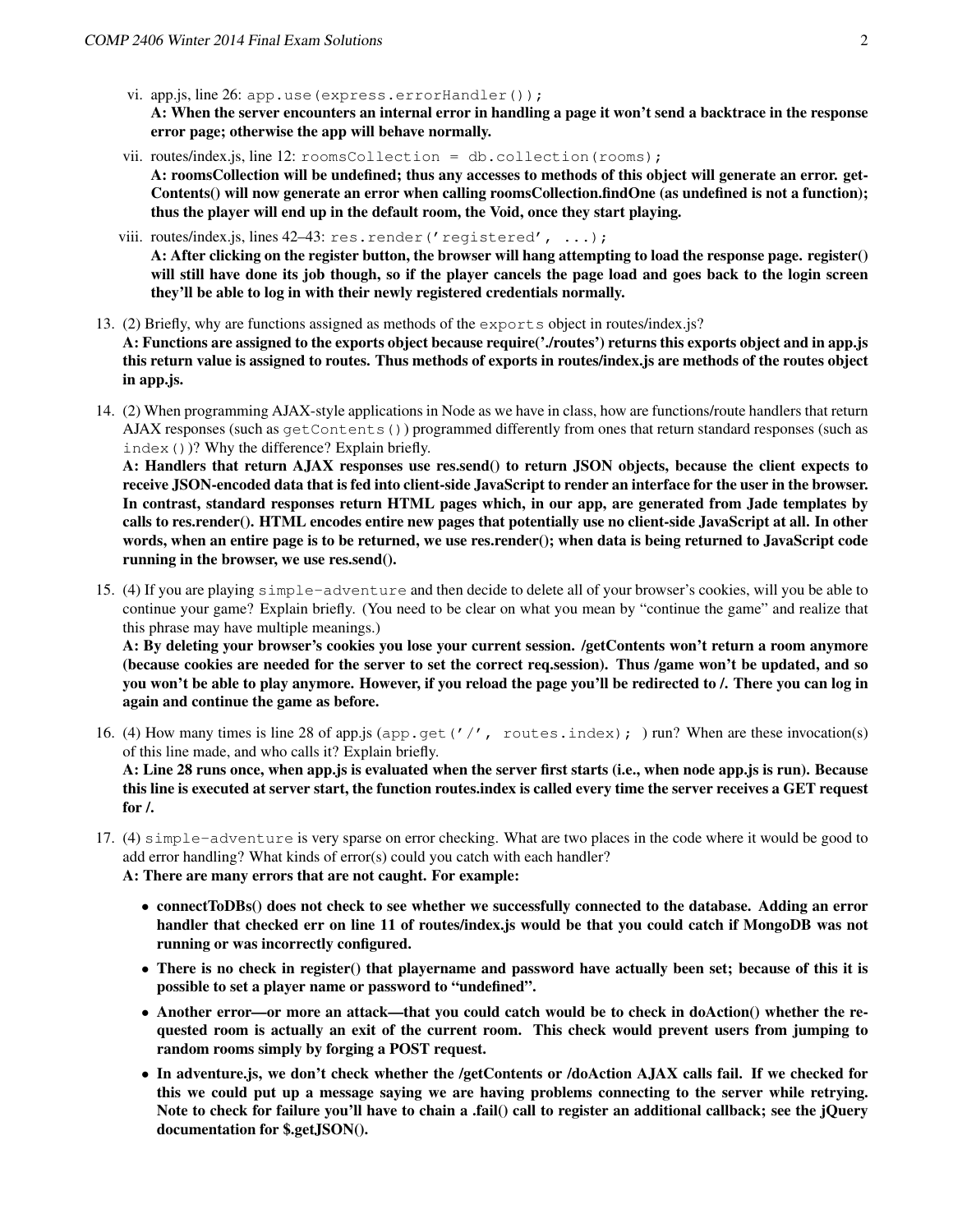18. (4) If you visit http://localhost:3000/getContents in your web browser with simple-adventure running on your local machine, what will the browser display? Explain briefly.

A: If you are not logged in, you'll get a page with just one string in its contents, "Error: NotLoggedIn". If you are logged in you'll see the returned room object (corresponding to the player's current room) in JSON notation, i.e., as a text document.

19. (10) For a room document stored in the rooms collection, specify for each property its name, the type of its value, and whether it is mandatory or optional for the proper functioning of simple-adventure. (You only need to specify properties that the application explicitly accesses.)

A: The following properties of the room object are used:

- name (string): mandatory, in that we can't find rooms without this property.
- title (string): mandatory, in that it is always output and is never checked whether it is undefined.
- description (string): mandatory, in that it is always output and is never checked whether it is undefined.
- activity (string): optional, in that the code checks if there is no activity and outputs an empty string if so.
- exits (array of strings): mandatory, although the code functions properly if it is a zero-length array—the room just won't have any exits. If it isn't an array the code will generate an error as the forEach method won't be defined in adventure.js line 13.
- 20. (10) For each of the five functions defined in public/javascripts/adventure.js, explain when each is called and what each does.

A: The functions are:

- Line 1, callback for \$: Called when the page has finished loading (and just exists in order to do this deferred execution). It also provides a local scope for the rest of the code.
- Line 2, getRoom(): Called when the previous function is called (the invocation at the end) and every time the user enters a new room (callback for the doAction POST). This function contains the code for getting the code for getting the player's current room and updating the page accordingly. (Much of the key functionality is implemented in the following functions.)
- Line 3, callback for getJSON(): This function is called once getJSON has gotten a JSON response for "GET /getContents". It uses the returned room object to update the DOM with the current room's state.
- Line 13, callback for forEach(): This function is called once per element in the room.roomExits array. It creates an exit button for the given room exit.
- Line 18, callback for .on('click'): This is the callback function that is run every time a user clicks on an exit button. It sends a background (AJAX) POST /doAction in order to move the player to a new room. (The \$.post() calls getRoom() once the post has completed.) Note "theExit" gets its value from the enclosing forEach callback instance.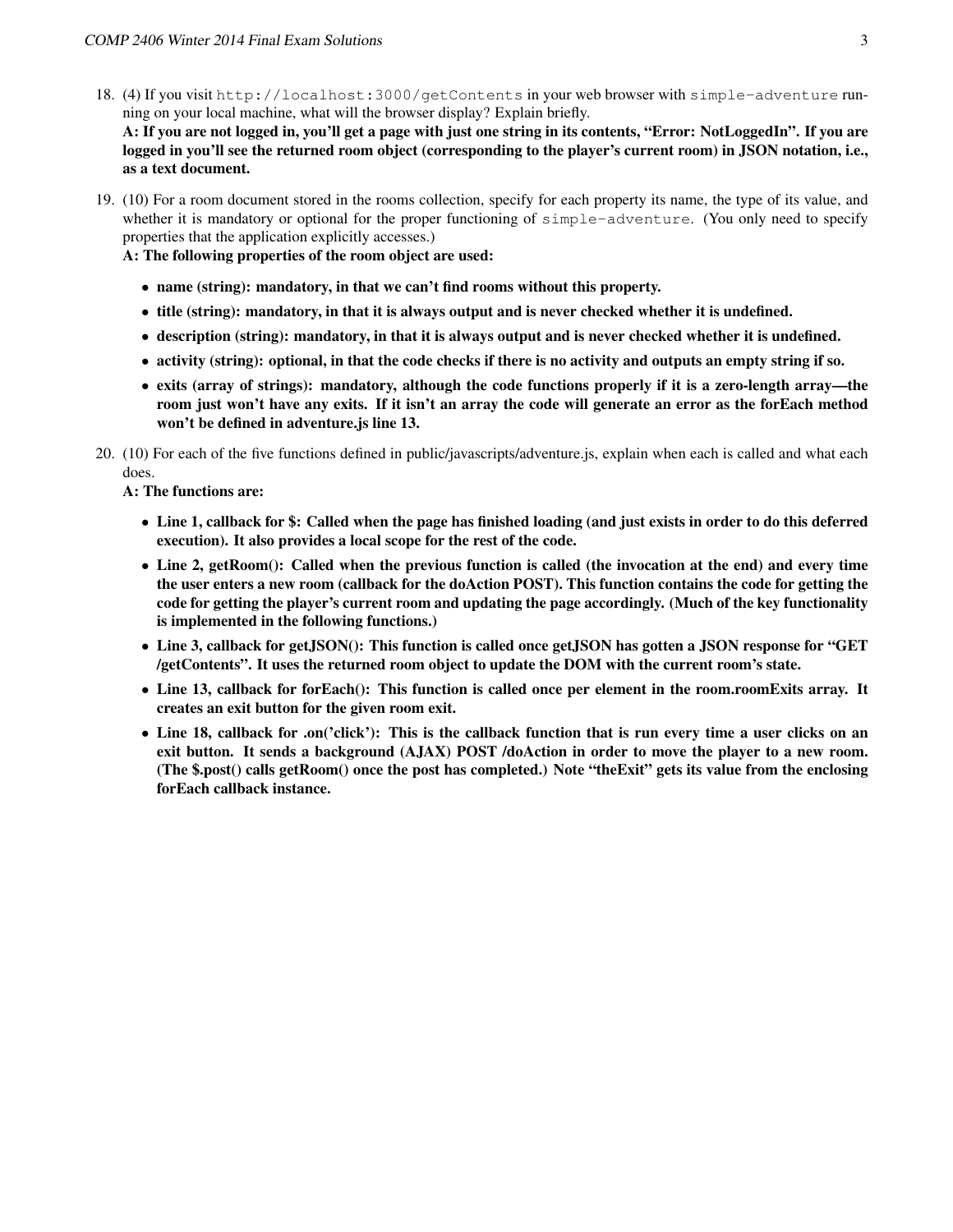#### views/layout.jade:

```
1 doctype html
2 html
3 head
4 title= title<br>5 script(src='
       5 script(src='/vendor/jquery/jquery.js')
6 script('vendor/bootstrap/dist/js/bootstrap.js')
7 link(rel='stylesheet', href='/vendor/bootstrap/dist/css/bootstrap.css')
8 link(rel='stylesheet', href='/stylesheets/style.css')
9 block header
    10 body
11 block content
```
## views/index.jade:

```
1 extends layout
2
3 block header
4 script(src='/javascripts/home.js')
5
6 block content
7 h1= title<br>8 - if(erro
     8 - if(error)
9 div.alert-error #{error}
10 p Please log in
11 div
       form(action="/start", method="post")
13 div.control-group.input-append<br>14 input (type="text", name="p
                input(type="text", name="playername")
15 label.add-on(for="playername") Player Name
16 div.control-group.input-append
17 input(type="password", name="password")
18 label.add-on(for="password") Password
19
20 button (type="submit") Start<br>21 button#register (type="button
           21 button#register(type="button") Register
```
## views/room.jade:

```
1 extends layout
 \overline{2}3 block header
4 script(src='/javascripts/adventure.js')
5
6 block content
 7 h1(id="title") Room Name
8 p(id="description") Room Description<br>9 p(id="activity") Room Activity
     9 p(id="activity") Room Activity
10 p Go to:
11 div(id="exitList").btn-group<br>12 button(type="button").btn.
        button(type="button").btn.btn-default.exits Exits
13 p
14 form(action="/quit", method="post")
15 button(type="submit") Quit
```
# public/javascripts/home.js:

```
1 $(function(){
2 $("#register").on("click",function(){
3 var $form = $("form");
4 $form.attr("action","/register");
5 $form.submit();
6 \quad \{\}7 \; ;
```
# public/javascripts/adventure.js:

```
1 $(function() {
2 var getRoom = function() {
3 $.getJSON("/getContents", function(room) {
            var exits;
5 \zeta('#title') .html(room.title);
```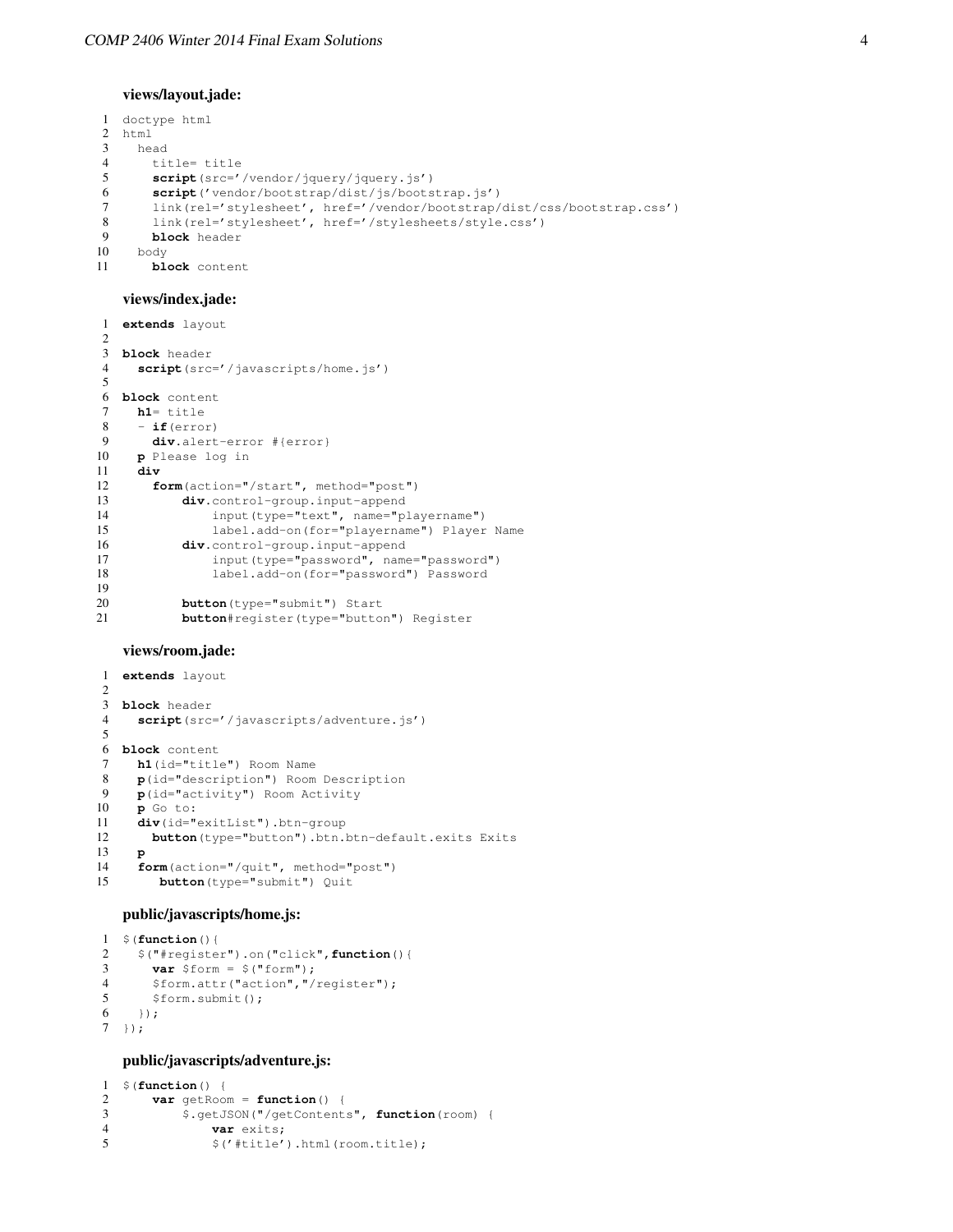```
6 $('#description').html(room.description);
 7 if (room.activity) {
 8 \frac{\S}{\S} \frac{\S}{\S} \frac{\S}{\S} \frac{\S}{\S} \frac{\S}{\S} \frac{\S}{\S} \frac{\S}{\S} \frac{\S}{\S} \frac{\S}{\S} \frac{\S}{\S} \frac{\S}{\S} \frac{\S}{\S} \frac{\S}{\S} \frac{\S}{\S} \frac{\S}{\S} \frac{\S}{\S} \frac{\S}{\S} \frac{\S}{\S} \frac{\S}{\S} \frac{\S}{\S}9 } else {
10 \frac{1}{1} \frac{1}{1} \frac{1}{1} \frac{1}{1} \frac{1}{1} \frac{1}{1} \frac{1}{1} \frac{1}{1} \frac{1}{1} \frac{1}{1} \frac{1}{1} \frac{1}{1} \frac{1}{1} \frac{1}{1} \frac{1}{1} \frac{1}{1} \frac{1}{1} \frac{1}{1} \frac{1}{1} \frac{1}{1} \frac{1}{1} \frac{1}{1}11 }
12 $('.exits').remove();
13 room.roomExits.forEach(function(theExit) {<br>
\frac{2}{3}('#exitList').append(
                             14 $('#exitList').append(
15 ' <button type="button" id="' + theExit +
16 '" class="btn btn-default exits">'
17 + theExit + '</button>');<br>18 \frac{1}{2} + theExit).on('click', functi
                              18 $('#'+theExit).on('click', function() {
19 $.post("/doAction", {action: "move",
20 room: theExit }, getRoom) ;
\begin{array}{ccc} 21 & & & \text{)}; \\ 22 & & & \text{)}; \end{array});
23 });
24 }
25 getRoom();
26 });
```
### app.js:

```
1 var express = require('express');
2 var path = require('path');
3 var http = require('http');
4 var MongoStore = require('connect-mongo')(express);
5 var routes = require('./routes');
6
7 var app = express();
8
9 app.set('port', process.env.PORT | | 3000);
10 app.set('views', path.join(__dirname, 'views'));
11 app.set('view engine', 'jade');
12 app.use(express.logger('dev'));
13 app.use(express.json());
14 app.use(express.urlencoded());
15 app.use(express.methodOverride());
16
17 app.use(express.cookieParser('my regular cookie secret'));
18 app.use(express.session({
19 cookie: \{\text{maxAge: } 60000 \times 20\} // 20 minutes<br>20 secret: "my session cookie secret"
       , secret: "my session cookie secret"
21 , store: new MongoStore({db: "adventure-demo"})
22 \quad 1) ):
23
24 app.use(app.router);
25 app.use(express.static(path.join( dirname, 'public')));
26 app.use(express.errorHandler());
27
28 app.get('/', routes.index);
29 app.post("/register", routes.register);
30 app.get('/game', routes.game);
31 app.get('/getContents', routes.getContents);
32 app.post('/start', routes.start);
33 app.post('/quit', routes.quit);
34 app.post('/doAction', routes.doAction);
35
36 routes.connectToDBs();
37 http.createServer(app).listen(app.get('port'), function(){
38 console.log('Express server listening on port ' + app.get('port') +
39 ' in ' + app.get('env') + ' mode.');
40 });
```
#### routes/index.js:

```
1 var mc = require('mongodb').MongoClient;
2 var playersCollection, roomsCollection;
3 var defaultRoom = { name: "theVoid",
4 title: "The Void",
5 description: "You are in the Void. " +
```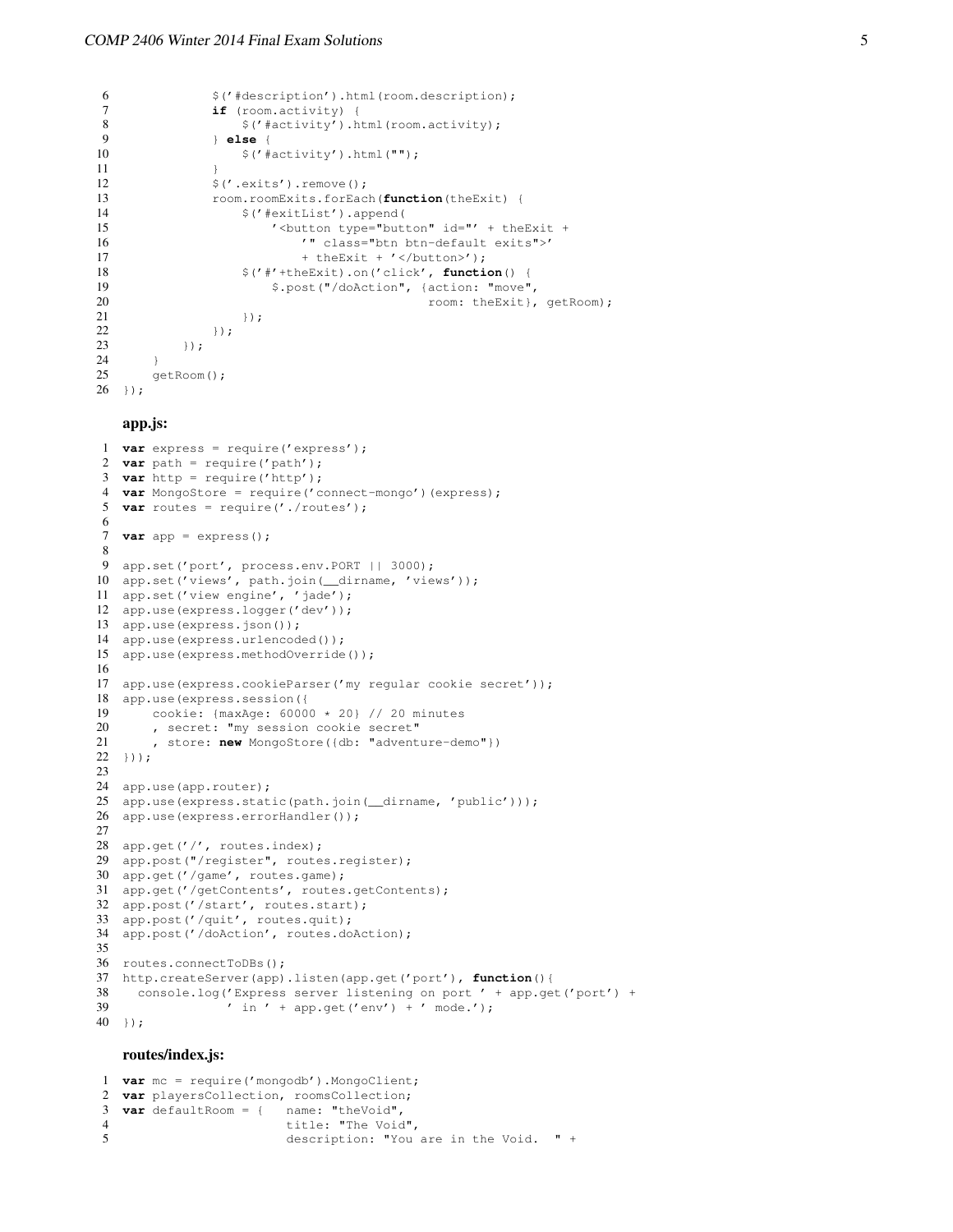```
6 "How did you get here? There are no exits.",
7 roomExits: ['theVoid']
 8 } } }
9 exports.connectToDBs = function() {
10 mc.connect('mongodb://localhost/adventure-demo', function(err, db) {<br>11 playersCollection = db.collection('players');
           plaversCollection = db<u>scollection('plavers');</u>
12 roomsCollection = db.collection('rooms');
13 \t\t\t \{\}14 \quad \}15 var savePlayer = function(player) {
16 var errorHandler = function(err, count) {
17 if (err) {
18 console.log("Couldn't save player state");
19 }
20 }
21 playersCollection.update({"playername": player.playername},<br>22 player.errorHandler):
                                 player, errorHandler);
23 }
24 exports.index = function(req, res) {
25 res.render('index', { title: 'COMP 2406 Simple Adventure',
26 error: req.query.error });
27 }
28 exports.register = function(req, res) {
29 var playername = req.body.playername;<br>30 var password = req.body.password;var password = req.body.password;
31 var addPlayer = \textbf{function}(\text{err}, \text{ players}) {<br>32 if (players length!=0) {
           if (players.length!=0) {
33 res.redirect("/?error=player already exists");
34 return;
35 }
36 var newPlayer = {
37 playername: playername,<br>38 password: password,
               password: password,
39 room: "bridge"
40 } ;
41 playersCollection.insert(newPlayer, function(err, newPlayers){
42 res.render('registered',<br>43 felayername:
                           43 { playername: newPlayers[0].playername });
44 });<br>45 };
       \};
46 playersCollection.find({playername: playername}).toArray(addPlayer);
47 }
48 exports.start = function(req, res){
49 var playername = req.body.playername;
50 var password = req.body.password;
51
52 playersCollection.findOne({playername: playername}, function(err, player){
53 if (err || !player || password !== player.password){
54 req.session.destroy(function(err) {
55 res.redirect("/?error=invalid playername or password");<br>56 \ldots56 });
57 return;
58 } else {
59
60 req.session.player = player;<br>61 delete req session player i
               delete req.session.player._id;
62 res.redirect("/game");
\begin{array}{cc} 63 & & & \rightarrow \\ 64 & & \rightarrow \rightarrow \rightarrow \end{array}64 });
65 }
66 exports.quit = function(req, res){<br>67 req.session.destroy(function(e
       67 req.session.destroy(function(err){
68 if (err) {
69 console.log("Error: %s", err);
70 }
71 res.redirect("/");<br>72 });
       72 });
73 }
74 exports.game = function(req, res) {
75 if (req.session.player) {
76 res.render("room.jade", {title: "AJAX Adventure Demo"});
77 } else {
```